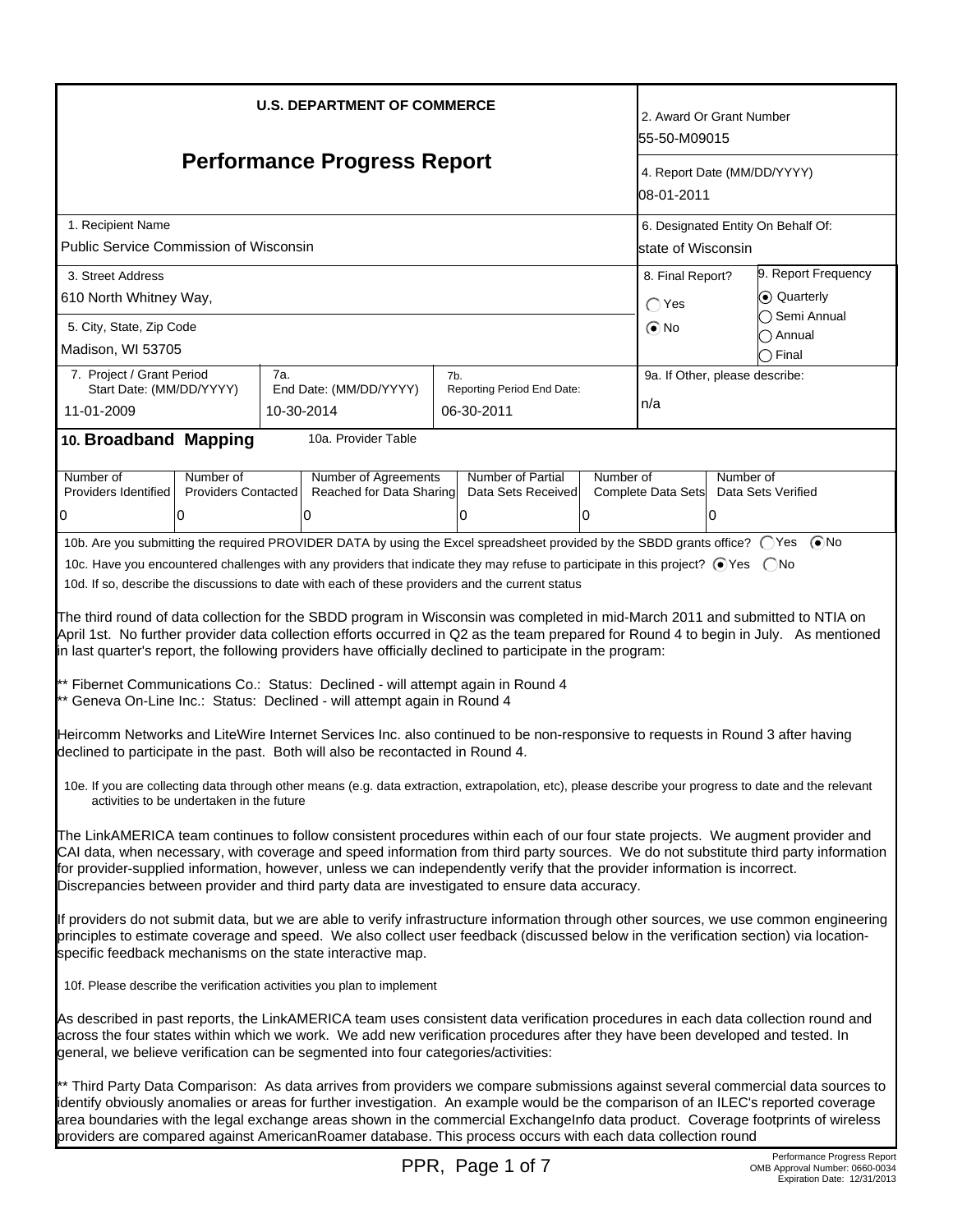\*\* Provider Validation: Check maps and other tools are produced at the beginning of each data collection round based upon prior round coverage reports. In Q2 2011 LinkAMERICA added the ability to supply check maps in GoogleEarth format, allowing providers to update coverage boundaries directly within the check map file itself. This new process will be launched in the Round 4 data collection period and will occur with each subsequent data collection round

\*\* Data Format Verification: Proprietary and NTIA-supplied scripts are run against the data set prior to submission to ensure the data is properly formatted and will be fully received upon submittal. This process occurs with each data collection round

\*\* Consumer Feedback/Verification: The LinkWISCONSIN interactive map contains a user feedback mechanism that identifies the precise coordinates of each point of feedback. As more user feedback arrives, we are able to examine this data to identify and investigate areas where consumer feedback conflicts with provider information. This process occurs with each data collection round. 10g. Have you initiated verification activities?  $\bigcirc$ Yes  $\bigcirc$ No

10h. If yes, please describe the status of your activities

The above activities are performed in each data collection round. In addition, in Q2 2011 a specification was developed for an expanded consumer feedback layer. This layer will publicly display the results from all user feedback and will incorporate speed testing into the feedback form to help verify provider-reported speeds. This feature is currently in development and will be available in Q3 2011.

10i. If verification activities have not been initiated please provide a projected time line for beginning and completing such activities Current verification activities will be enhanced over time as follows:

\*\* Improved user feedback form and display layer: As describe above, the new layer is being added to the state interactive map to display the location of user feedback points. This additional information will help all users/consumers understand where provider reported coverage may be questionable. It will also help the mapping team better identify areas for further investigation. The feature will be released in Q3 2011.

\*\* Mobile Wireless Broadband Drive Testing: This process will use a special device from a vendor to test signal strength and bandwidth/throughput on multiple mobile wireless signals at the same time. This technology will be used in areas where there is a large discrepancy between provider-reported coverage/speed and consumer-reported coverage/speed to determine the actual coverage and speed characteristics - commences in early 2012.

\*\* Mobile Wireless Crowd Sourced Testing: This process will use a proprietary smart phone application, provided by an outside vendor, to constantly check signal strength and bandwidth/throughput on users' mobile phones. The application will be available on multiple phone platforms and will be downloadable by consumers in each LinkAMERICA state. It runs in the background on the consumer's phone and does not impact phone performance. Data is sent from the vendor to LinkAMERICA for use in validating provider coverage and speed reports - commences in early 2012.

# **Staffing**

10j. How many jobs have been created or retained as a result of this project?

An analysis of actual hours worked in Q2 2011 shows that the project resulted in 0.74 FTE jobs created/retained at the Prime Recipient and Sub Recipient level in that quarter. It should be noted that this figure does not include a substantial personnel contribution by the PSCW in order to meet matching fund requirements. It also does not include positions staffed by vendors involved in the project.

10k. Is the project currently fully staffed?  $\bigcirc$  Yes  $\bigcirc$  No

10l. If no, please explain how any lack of staffing may impact the project's time line and when the project will be fully staffed

### N/A

10m. When fully staffed, how many full-time equivalent (FTE) jobs do you expect to create or retain as a result of this project?

### N/A

### 10n. Staffing Table

| Job Title              | FTE % | Date of Hire |
|------------------------|-------|--------------|
| CEO - supervisory role |       | 11/01/2009   |
| Project Director       | 6     | 11/01/2009   |
| Project Manager        | 19    | 11/01/2009   |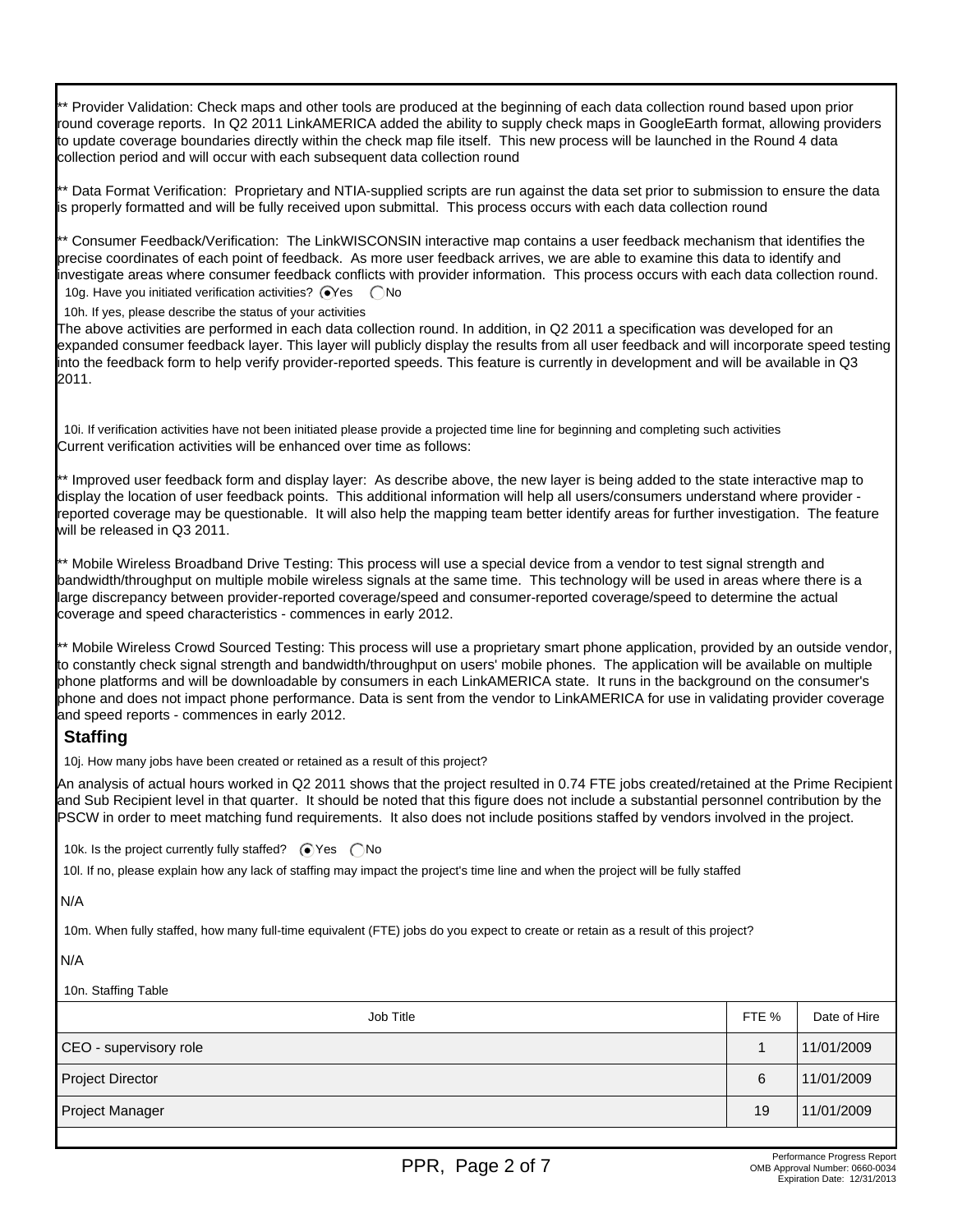| <b>GIS Director</b>                                         |                                                                                    |                            |                               |                        |             |                              |                                   | 12                | 11/01/2009                     |
|-------------------------------------------------------------|------------------------------------------------------------------------------------|----------------------------|-------------------------------|------------------------|-------------|------------------------------|-----------------------------------|-------------------|--------------------------------|
| Internal Systems Support/Architecture                       |                                                                                    |                            |                               |                        |             |                              |                                   | 14                | 11/01/2009                     |
| <b>Provider Relations Manager</b>                           |                                                                                    |                            |                               |                        |             |                              |                                   | 22                | 11/01/2009                     |
| <b>Add Row</b><br><b>Remove Row</b>                         |                                                                                    |                            |                               |                        |             |                              |                                   |                   |                                |
| <b>Sub Contracts</b>                                        |                                                                                    |                            |                               |                        |             |                              |                                   |                   |                                |
| 10o. Subcontracts Table                                     |                                                                                    |                            |                               |                        |             |                              |                                   |                   |                                |
| Name of Subcontractor                                       | Purpose of Subcontract                                                             | <b>RFP Issued</b><br>(Y/N) | Contract<br>Executed<br>(Y/N) | <b>Start Date</b>      |             | <b>End Date</b>              | <b>Federal Funds</b>              |                   | In-Kind Funds                  |
| <b>CostQuest Associates</b><br>Inc./LinkAMERICA<br>Alliance | Project Management/GIS<br>Programming & Planning<br><b>Services</b>                | Y                          | Y                             | 11/01/2009             |             | 10/30/2011                   | 1,717,684<br>$\mathbf{0}$         |                   |                                |
|                                                             |                                                                                    |                            |                               | <b>Add Row</b>         |             |                              |                                   | <b>Remove Row</b> |                                |
| <b>Funding</b>                                              |                                                                                    |                            |                               |                        |             |                              |                                   |                   |                                |
|                                                             | 10p. How much Federal funding has been expended as of the end of the last quarter? |                            |                               |                        | \$1,265,067 |                              | 10q. How much Remains?            |                   | \$3,275,085                    |
|                                                             | 10r. How much matching funds have been expended as of the end of last quarter?     |                            |                               |                        | \$353,179   |                              | 10s. How much Remains?            |                   | \$781,858                      |
| 10t. Budget Worksheet                                       |                                                                                    |                            |                               |                        |             |                              |                                   |                   |                                |
| <b>Mapping Budget Element</b>                               | Federal<br><b>Funds</b><br>Granted                                                 | Proposed<br>In-Kind        |                               | Total<br><b>Budget</b> |             | Federal<br>Funds<br>Expended | <b>Matching Funds</b><br>Expended |                   | <b>Total Funds</b><br>Expended |
| <b>Personal Salaries</b>                                    | \$537,572                                                                          | \$321,380                  |                               | \$858,952              | \$0         |                              | \$126,466                         |                   | \$126,466                      |
| <b>Personnel Fringe Benefits</b>                            | \$156,929                                                                          | \$127,301                  |                               | \$284,230              | \$0         |                              | \$49,793                          |                   | \$49,793                       |
| Travel                                                      | \$27,500                                                                           | \$5,770                    |                               | \$33,270               | \$0         |                              | \$1,730                           |                   | \$1,730                        |
| Equipment                                                   | \$57,928                                                                           | \$9,950                    |                               | \$67,878               | \$0         |                              | \$0                               |                   | \$0                            |
| Materials / Supplies                                        | \$4,400                                                                            | \$9,950                    |                               | \$0<br>\$14,350        |             |                              | \$6,258                           |                   | \$6,258                        |
| Subcontracts Total                                          | \$3,679,503                                                                        | \$0                        |                               | \$3,679,503            |             | \$1,265,067<br>\$0           |                                   |                   | \$1,265,067                    |
| Subcontract #1                                              | \$1,717,684                                                                        | \$0                        |                               | \$1,717,684            |             | \$1,265,067                  | \$0                               |                   | \$1,265,067                    |
| Subcontract #2                                              | \$1,961,819                                                                        | \$0                        |                               | \$1,961,819            |             | \$0                          | \$0                               |                   | \$0                            |
| Subcontract #3                                              | \$0                                                                                | \$0                        |                               | \$0                    |             | \$0                          | \$0                               |                   | \$0                            |
| Subcontract #4                                              | \$0                                                                                | \$0                        |                               | \$0                    |             | \$0                          | \$0                               |                   | \$0                            |
| Subcontract #5                                              | \$0                                                                                | \$0                        |                               | \$0                    |             | \$0                          | \$0                               |                   | \$0                            |
| Construction                                                | \$0                                                                                | \$0                        |                               | \$0                    |             | \$0                          | \$0                               |                   | \$0                            |
| Other                                                       | \$0                                                                                | \$608,726                  |                               | \$608,726              |             | \$0                          | \$168,931                         |                   | \$168,931                      |
| <b>Total Direct Costs</b>                                   | \$4,463,832                                                                        | \$1,074,129                |                               | \$5,546,909            |             | \$1,265,067                  | \$353,179                         |                   | \$1,618,246                    |
| <b>Total Indirect Costs</b>                                 | \$0                                                                                | \$41,761                   |                               | \$41,761               |             | \$0                          | \$0                               |                   | \$0                            |
| <b>Total Costs</b>                                          | \$4,463,832                                                                        | \$1,115,890                |                               | \$5,588,670            |             | \$1,265,067                  | \$353,179                         |                   | \$1,618,246                    |
| % Of Total                                                  | 80                                                                                 | 20                         |                               | 100                    |             | 78                           |                                   |                   | 100                            |
| <b>Hardware / Software</b>                                  |                                                                                    |                            |                               |                        |             |                              |                                   |                   |                                |

10u. Has the project team purchased the software / hardware described in the application?  $\bigcirc$ Yes  $\bigcirc$ No

10v. If yes, please list

These are past purchases that have already been reported:

Laptop computer and software for Sub Recipient Project Manager (WI allocated portion): \$352.78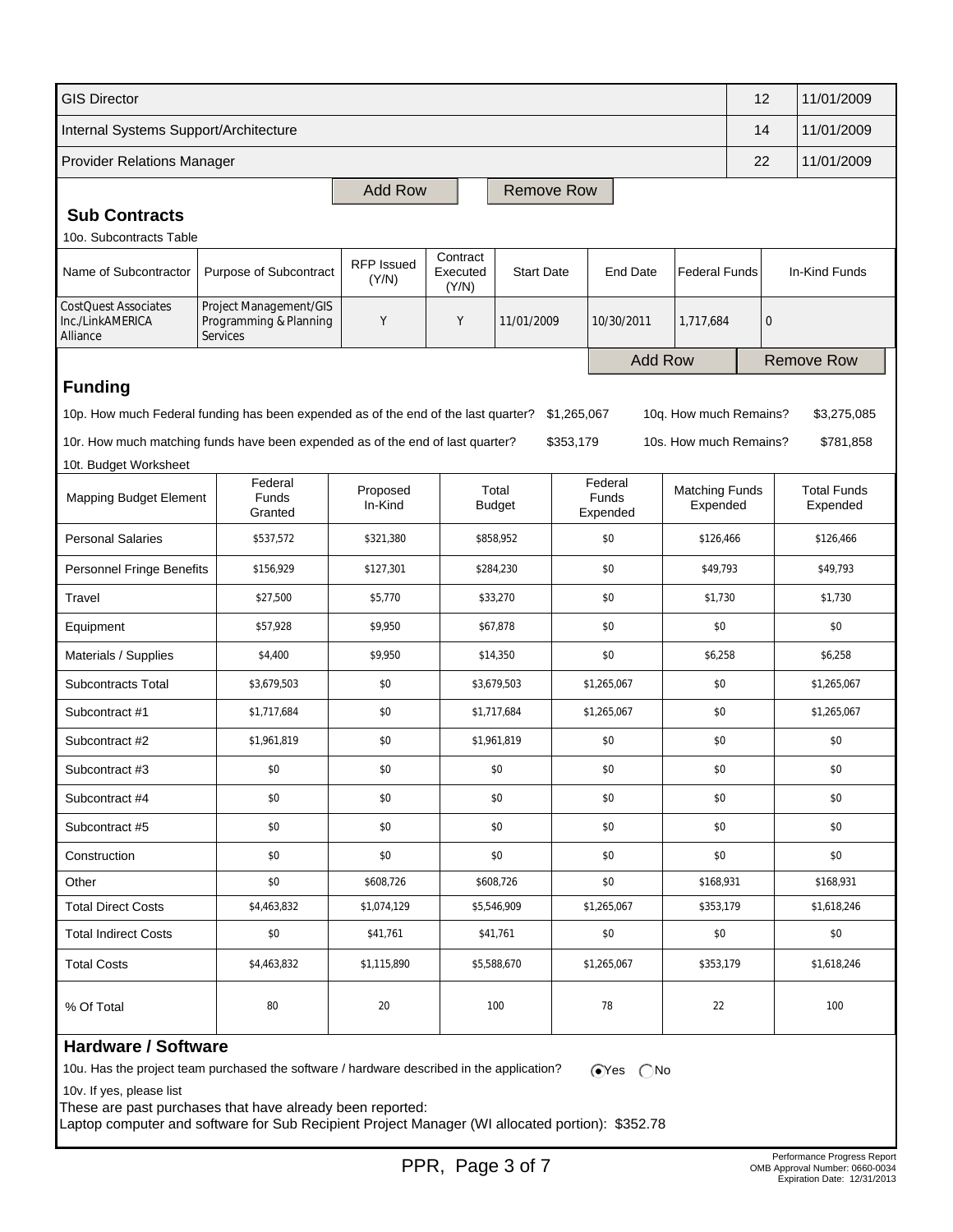#### Laptop computer and software for Sub Recipient Vendor Relations Manager (WI allocated portion): \$339.48

10w. Please note any software / hardware that has yet to be purchased and explain why it has not been purchased

\*\* Additional hardware and software in the amount of \$30,928 has been allocated for the "Address File" project approved in the Supplemental grant award.

\*\* Additional hardware and software in the amount of \$25,000 for the Mapping project has been approved in Year 5 via the Supplemental grant award. This equipment has not yet been purchased because it will not be needed until the last year of the project as the state assumes responsibility for hosting and management of the provider database and interactive maps.

10x. Has the project team purchased or used any data sets?  $\sqrt{\phantom{a}}\$ es  $\binom{\frown}{\frown}$ No

10y. If yes, please list

\*\*American Roamer: Market area boundary and speed data on mobile cellular providers - \$5147

\*\*Media Prints: Cable franchise boundary database - \$500

\*\*ExchangeInfo: Legal exchange area boundary database for Incumbent Local Exchange Carriers - \$3805

10z. Are there any additional project milestones or information that has not been included?  $\bigcirc$  Yes  $\bigcirc$  No

10aa. If yes, please list

\*\*Data Collection Round 3: The third round of data (current as of 12/31/10) was successfully collected, processed and submitted to NTIA on time on April 1, 2011. Status: Completed.

10bb. Please describe any challenge or obstacle that you have encountered and detail the mitigation strategies the project team is employing

n/a

 10cc. Please provide any other information that you think would be useful to NTIA as it assesses your Broadband Mapping Project The National Broadband Map continued to create a small number of complaints from both consumers and providers in Q2 2011. Providers are particularly frustrated that the Round 3 data has not yet appeared on the NBM. It is now nearly four months from the submission date (April 1) and seven months from "vintage" date for the last round (Dec. 31, 2010). Providers question the value of maps with such dated information and are concerned that consumers won't be properly informed on their most recent efforts to expand broadband coverage. We are concerned that this frustration may result in some providers dropping out of the program. We encourage NTIA to make map updates a priority after each data submission round.

### **11. Broadband Planning**

 11a. Please describe progress made against all goals, objectives, and milestones detailed in the approved Project Plan. Be sure to include a description of each major activity / milestone that you plan to complete and your current status

The following are Year 1-2 Planning activities as described in the original project plan:

\*\*Key Stakeholder Interviews: Perform interviews with 20+ influential cross-disciplinary stakeholders within WI to determine most critical barriers to broadband expansion and adoption - Due: June 2010 - Status: Completed 28 interviews within scheduled time frame. \*\*Publish Initial Broadband Vision Summary and Videos - publish draft, review with stakeholders and state, and then finalize summary report of emerging state broadband priorities, including video clips highlighting key facts - Due Date: August 2010 - Status: Completed \*\*Wisconsin Household Broadband Survey - a statistically significant study of household internet usage and attitudes to help direct broadband planning - Due Date: December 2010 - Status: Completed

\*\*Develop Regional Planning Teams: Divide the state into appropriate regions and recruit local stakeholders and other in-state partners to draft regionally specific broadband development plans - Due Date: January 2011 - Status: Completed. Nine teams now formed, oriented and currently engaging in regional planning activities.

\*\*Draft Regional Broadband Investment Plans: Work with RPTs to identify most productive short-term activities to expand broadband access and adoption in each region. Publish plans for review within regions and by PSCW staff. Due Date: End of Q1 2011. Status: **Completed** 

\*\*Final Regional Broadband Investment Plans: Publish final approved plans in each region. Due Date: End of Q3 2011. Status: Pending

\*\*Develop up to five prototype engagement and outreach modules for implementation of regional plans in Years 3-5. Due 10/31/11 - Status: Pending

11b. Please describe any challenge or obstacle that you have encountered and detail the mitigation strategies the project team is employing

We have experienced no significant challenges or obstacles in the Wisconsin Planning process for Years 1-2 and are currently on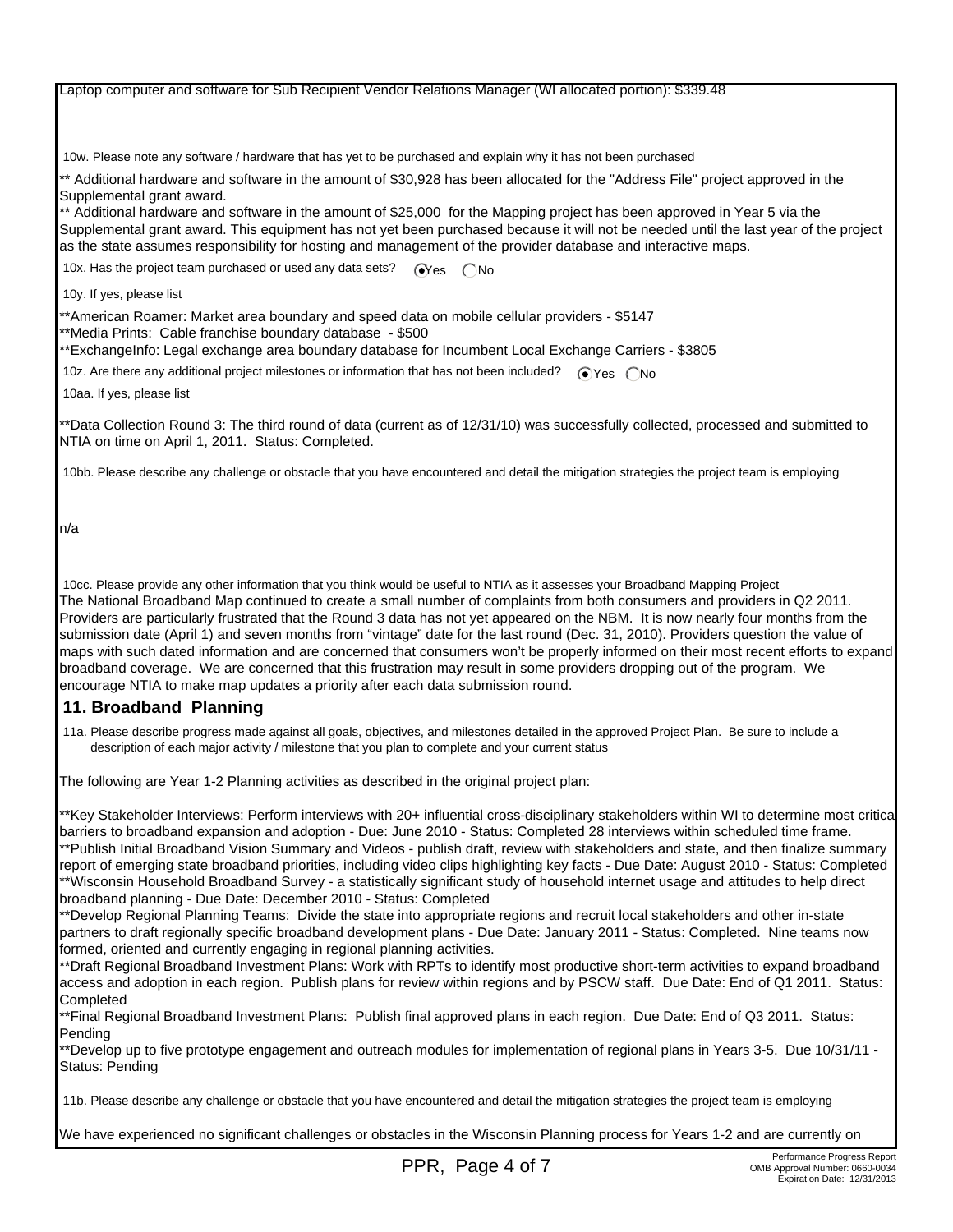| schedule with all planned activities/deliverables.                                                                                                               |                  |           |           |           |                        |           |  |
|------------------------------------------------------------------------------------------------------------------------------------------------------------------|------------------|-----------|-----------|-----------|------------------------|-----------|--|
| 11c. Does the Project Team anticipate any changes to the project plan for Broadband Planning?<br>$\bigcap$ Yes $\bigcirc$ No                                     |                  |           |           |           |                        |           |  |
| 11d. If yes, please describe these anticipated changes. Please note that NTIA will need to approve changes to the Project Plan before they can<br>be implemented |                  |           |           |           |                        |           |  |
|                                                                                                                                                                  |                  |           |           |           |                        |           |  |
| We do not anticipate changes to the project plans for Years 1-2 or the Supplemental Capacity Building period (Years 3-5).                                        |                  |           |           |           |                        |           |  |
| <b>Funding</b>                                                                                                                                                   |                  |           |           |           |                        |           |  |
| 11e. How much Federal funding has been expended as of the end of the last quarter? \$0<br>11f. How much Remains?<br>\$0                                          |                  |           |           |           |                        |           |  |
| 11g. How much matching funds have been expended as of the end of last quarter?                                                                                   |                  |           |           | \$0       | 11h. How much Remains? | \$0       |  |
| 11i. Planning Worksheet                                                                                                                                          |                  |           |           |           |                        |           |  |
| <b>Personal Salaries</b>                                                                                                                                         | \$0              | \$0       | \$0       | \$0       | \$0                    | \$0       |  |
| Personnel Fringe Benefits                                                                                                                                        | \$0              | \$0       | \$0       | \$0       | \$0                    | \$0       |  |
| Travel                                                                                                                                                           | \$0              | \$0       | \$0       | \$0       | \$0                    | \$0       |  |
| Equipment                                                                                                                                                        | \$0              | \$0       | \$0       | \$0       | \$0                    | \$0       |  |
| Materials / Supplies                                                                                                                                             | \$0              | \$0       | \$0       | \$0       | \$0                    | \$0       |  |
| Subcontracts Total                                                                                                                                               | \$0              | \$0       | \$0       | \$0       | \$0                    | \$0       |  |
| Subcontract #1                                                                                                                                                   | \$0              | \$0       | \$0       | \$0       | \$0                    | \$0       |  |
| Subcontract #2                                                                                                                                                   | \$0              | \$0       | \$0       | \$0       | \$0                    | \$0       |  |
| Subcontract #3                                                                                                                                                   | \$0              | \$0       | \$0       | \$0       | \$0                    | \$0       |  |
| Subcontract #4                                                                                                                                                   | \$0              | \$0       | \$0       | \$0       | \$0                    | \$0       |  |
| Subcontract #5                                                                                                                                                   | \$0              | \$0       | \$0       | \$0       | \$0                    | \$0       |  |
| Construction                                                                                                                                                     | \$0              | \$0       | \$0       | \$0       | \$0                    | \$0       |  |
| Other                                                                                                                                                            | \$0              | \$0       | \$0       | \$0       | \$0                    | \$0       |  |
| <b>Total Direct Costs</b>                                                                                                                                        | \$0              | \$0       | \$0       | \$0       | \$0                    | \$0       |  |
| <b>Total Indirect Costs</b>                                                                                                                                      | \$0              | \$0       | \$0       | \$0       | \$0                    | \$0       |  |
| <b>Total Costs</b>                                                                                                                                               | \$0              | \$0       | \$0       | \$0       | \$0                    | \$0       |  |
| % Of Total                                                                                                                                                       | $\boldsymbol{0}$ | $\pmb{0}$ | $\pmb{0}$ | $\pmb{0}$ | 0                      | $\pmb{0}$ |  |

# **Additional Planning Information**

11j. Are there any additional project milestones or information that has not been included?

The LinkWISCONSIN program submitted project plans for Capacity Building and Technical Training activities in Years 3-5 of the SBI Program. The Supplemental Award will provide for the following activities among others:

\*\*Establish a Wisconsin State Broadband Director position to facilitate and coordinate the activities of the Capacity Training, Monitoring and Evaluation, and the ongoing Regional Planning Process. This full time, in-state staff member will 1) Provide a "statewide awareness clearinghouse" for broadband development activities and funding opportunities 2) Track best practices from within state and coordinate the implementation of those practices within each region 3) Log and communicate policy-related developments to the PSCW, regional teams, and all other stakeholders 4) implement statewide communications strategy to increase program awareness and participation.

\*\*Develop statewide investment plan with combined input from all nine regional plans

\*\*Build in-state Capacity Training Resources: Partner with other in-state entities to design, build and deploy specialized training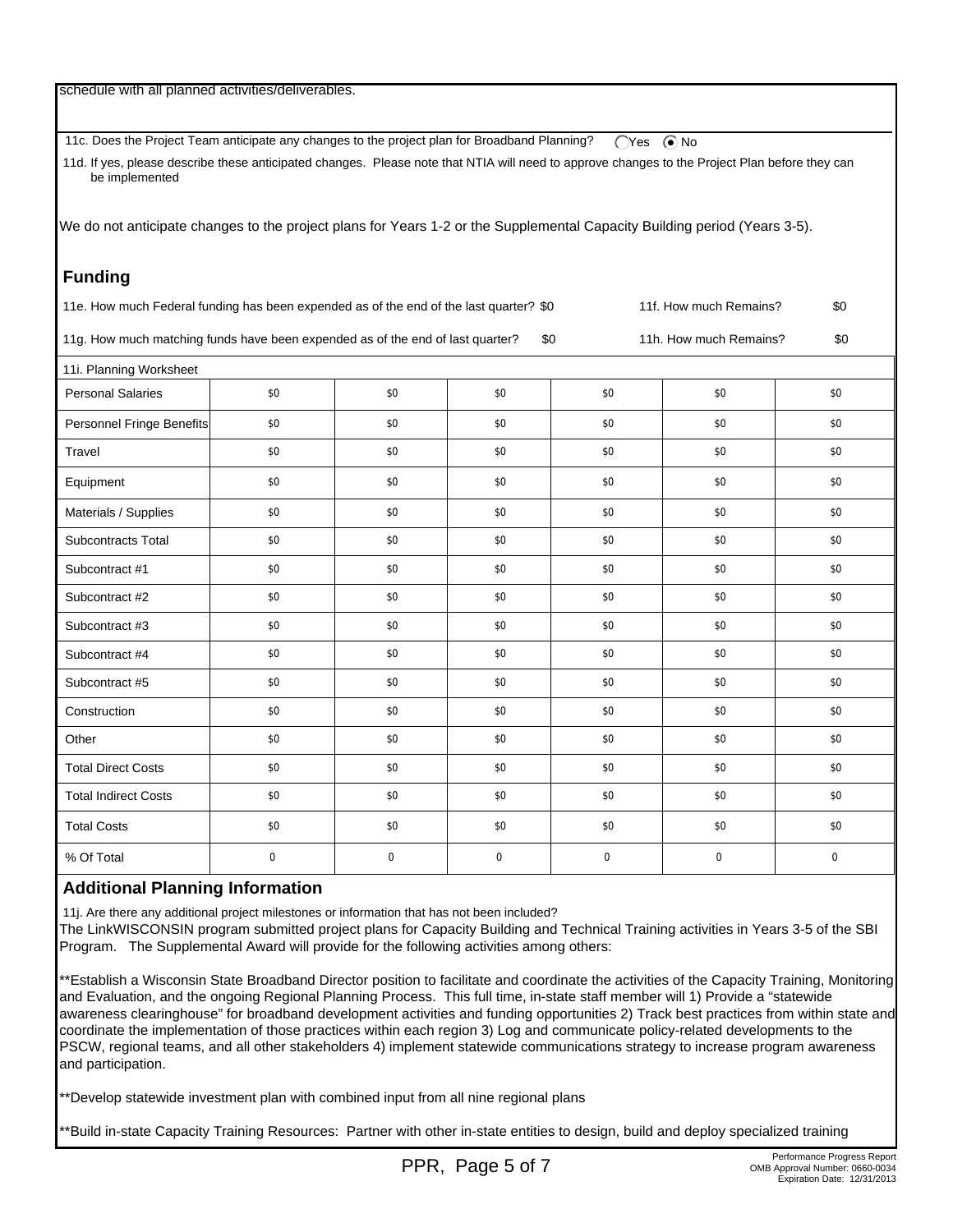resources to: 1) Expand capacity of Wisconsin's small business sector to access, adopt and utilize broadband 2) Improve capacity of Regional Planning Teams to advance current and future targeted broadband investments 3) Strengthen regional leadership capacity to successfully identify and receive broadband-related grant resources 4) Build in-state capacity for the sustainable use and future development of the broadband planning tools developed for Regional Planning Teams 5) Build capacity to access, adopt and utilize monitoring and evaluation tools created for Wisconsin in years 3 through 5.

\*\*Develop robust Broadband Monitoring & Evaluation modules to track program achievement

\*\*Develop socioeconomic impact model to assess broadband investment opportunities and summarize results in published report.

11k. Please describe any challenge or obstacle that you have encountered and detail the mitigation strategies the Project Team is employing

n/a

11l. Please provide any other information that you think would be useful to NTIA as it assesses your Broadband Mapping Project

n/a